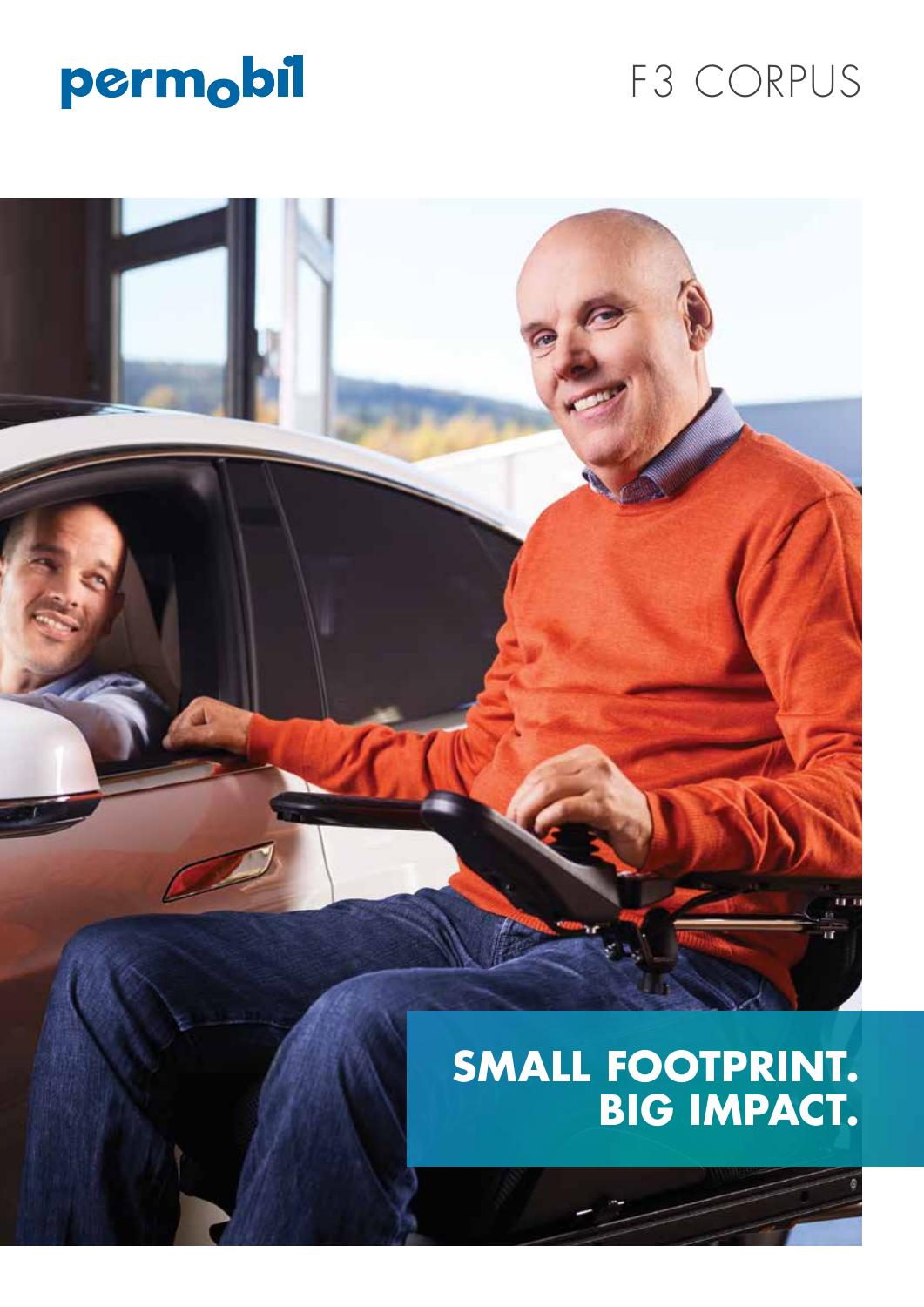# **MAXIMUM INDEPENDENCE WITH F3 CORPUS.** Accessibility, stability and comfort.

In terms of size, the F3 is the" little brother" in our family of front-wheel drive power wheelchairs. Its size and agility let you move quickly in and out of tight spaces like busy city streets and crowded shopping centres… or even compact apartments. The platform has a lower, repositioned center of gravity, which greatly improves stability when

driving up and down ramps or inclines. The F3 provides an exceptionally comfortable ride, saving your energy to navigate the obstacles of life.

The Corpus® Seating System comes as standard with all the ergonomic and technological features that have made it the leader in seating and positioning. The gently arced legrest, the open

armrest design and the UniTrack support system are just a few of the practical features combined into a sleek and stylish package that neatly follows the contours of the body.

There's no need to compromise comfort by choosing a smaller chair - the F3 is proof of that.

# FEATURES



## Compact accessibility.

It's asking a lot of a wheelchair to be smooth and manoueverable indoors and yet strong and easily controlled outdoors. However, the F3, with its low center of gravity and effective motors, does exactly that - giving you precise steering and driving power in both situations - even at low speeds. A compact and safe wheelchair that makes it easier to be active.



# Comfort Ride<sup>™</sup>

A finely tuned power base, with fully independent suspension on all 4 wheels, provides a higher level of comfort, indoors and outdoors. Saving your energy for the important things in life.

## **BENEFITS**

# More energy left for functional activities.

Driving a powered wheelchair requires a stable body position. The Corpus seating system is designed to cope with the lack of stability that one might feel.

Driving on uneven surfaces may compromise this stable body position because it elicits more lateral forces. The four-wheel independent

suspension system reduces these lateral forces, resulting in better stability in the seating position and, in general, better motor control.

The F3 chassis and the Corpus seating system work in synergy with each other.The chair filters out the shocks resulting from driving on an uneven surface. The core of the chassis and the

seat are transferring much less of this uncomfortable sensory input and help to reduce spasticity. Reduction of spasticity and compensation movements help to reduce fatigue and result in more energy left for functional activities and participation in daily life.

## **ACCESSORIES**

#### Cushions

ROHO optional skin protection and positioning cushions:

- » Quadtro Select
- » Contour Select
- » Hybrid Elite
- » Ergo Air

# Extra support

In various shapes and sizes, with customizable link hardware for easy positioning:

- 
- 
- 
- 
- 
- » Amp. support

#### Tables in different shapes

- » Swingaway
- » Angle adjustable
- » Side mounted panel
- » Center mounted panel
- » Small table
- » Medical necessities bag

Holders and bagage Somewhere to put the things you need with you: » Phone & Tablet holders » Self-levelling cup holder » Armrest pouch

- » Crutch holder
- » Oxygen holder
- » Essentials carrier
- » Head rests
- » Lateral supports
- » Thigh supports
- » Calf supports
- » Hip support
-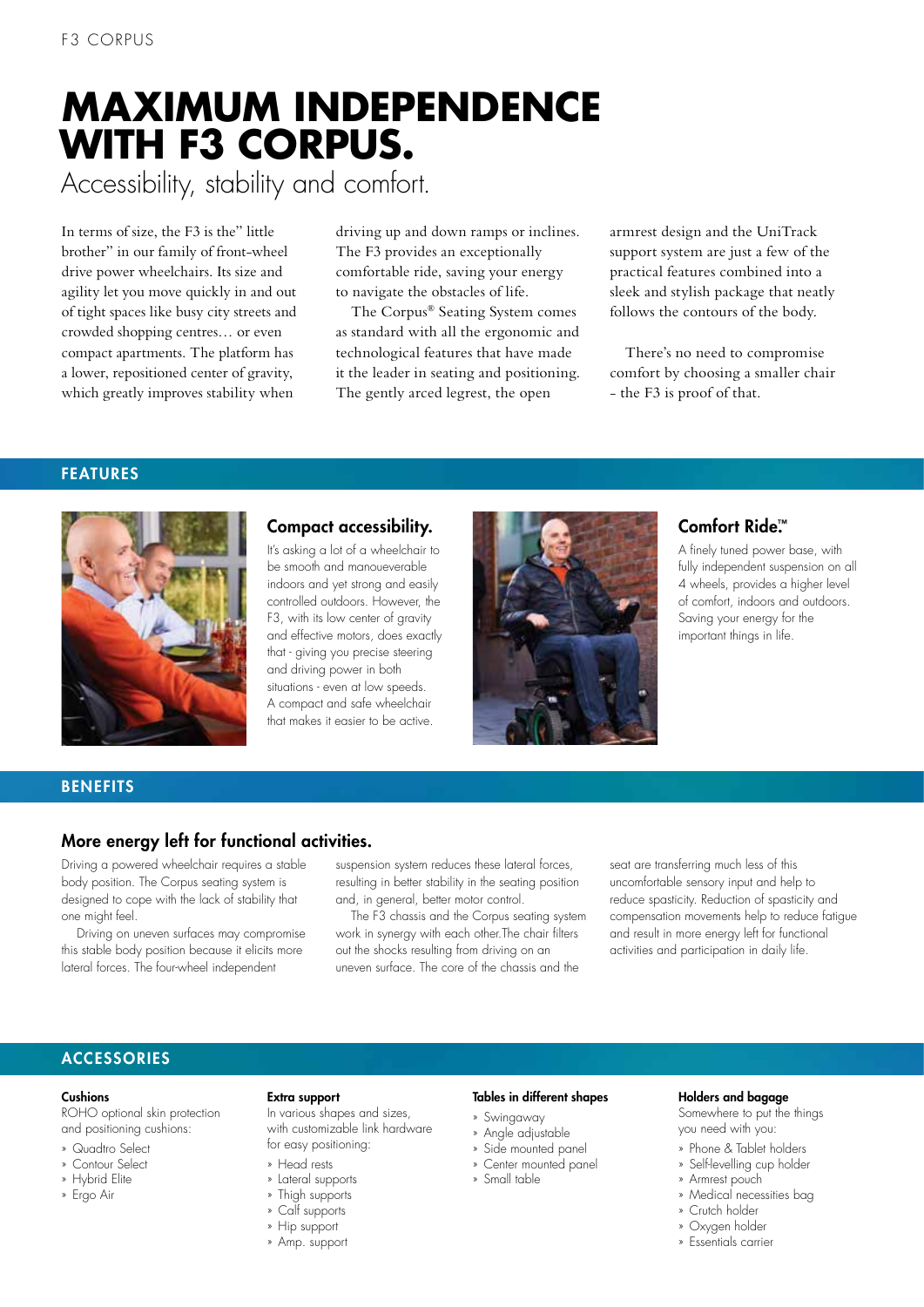#### Corpus® Seating System.

A big plus with the Corpus seat is its outstanding bio-mechanical backrest movement. Providing superb shear reduction and ensuring a correct position change so your body can relax properly.

#### AP seat tilt.

The tilt and recline features have been complemented by the AP tilt function which helps you with transfers, contributes to increased functional reach and enables you to get closer to a table or workspace.

#### Seat elevator.

Utilizes 3 points of contact and moves the center of gravity slightly rearward as it elevates to maintain an unimaginable level of stability even at full elevation. This allows you to get closer to tasks while providing faster and higher elevation.

#### Comfort ride.™

A higher level of comfort, indoor and outdoor. Saving your energy for the important things in life.



Body supports in different sizes.

Brand new Permobil Original head and lateral support. Strong, yet lightweight solutions. Precise pad positioning with new modular link hardware.



#### Get the ultimate grip.

Choose from a variety of joystick grips. From a tennisball to specially formed handles, in different shapes and sizes.

#### Low seat height.

The relatively low seat height and anterior tilt function are practical in your everyday life.

Top speed is 10 km/h.

Personalize the chair

with your favourite color.



Tires comes in black and you can choose between air-filled or solid.

#### No anti-tippers needed.

Anti-tippers are not normally needed if you weigh less than 100 kg and choose the 8 km/h top speed option. Flip-up foot plates for easier transfers.